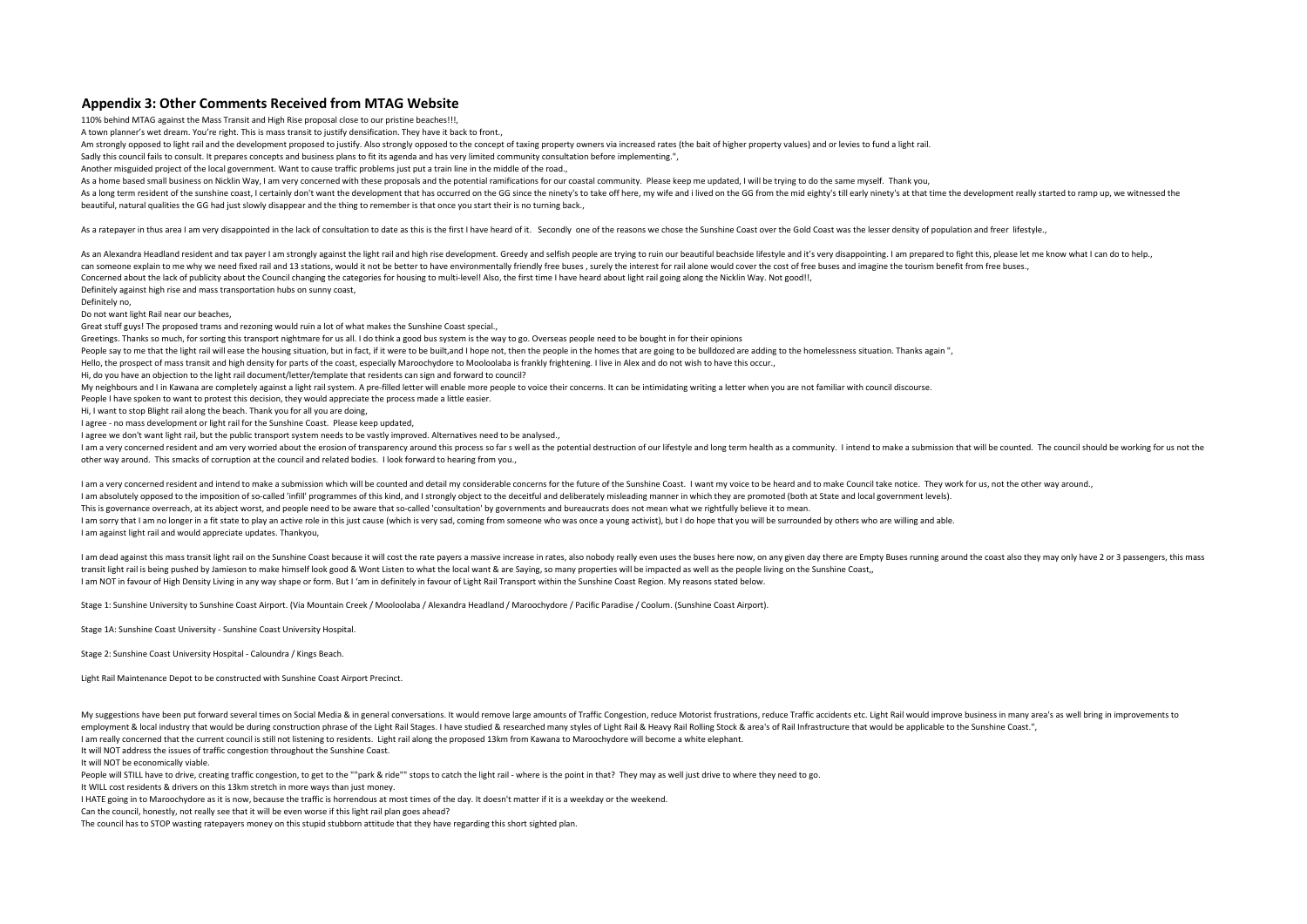This light rail plan WILL not benefit anyone, other than the developers who will build the high rise along the 13km stretch. The developers will be the only winners yet again.

You can't tell me that there is not, in any other part of this whole world, someone smarter than our council, who has a better solution than this imbecilic light rail.",

I am shocked to discover that this light rail could have even been contemplated for the corridor proposed and even more horrified that members of council voted against community consultation. All praise to Joe Natoli .,

I am totally against becoming a Gold Coast. That is why most of us live here.,

I am totally opposed to high rise buildings along the coast. We all came to the Sunshine Coast because it was not like the Gold Coast and if the council get their way our lives will change forever! We have to stop this dev bringing that more people onto the scene will be catastrophic!!!,

I can't understand WHY the Council is Pro this development.

More locals should be made aware of what is planned.

We came here to avoid the Gold Coast busy-ness and now they're trying to force it on us.",

I dread our lovely sunny coast becoming another concrete jungle.,

I grew up in a busy city and do not ever want to live surrounded by traffic ever again.

I moved to the coast for a quiet lifestyle and that is what we have right now!

I do not want to hear continual rumbles of machinery travelling close to my residence.

It will be of no use to me and I do not want to live anywhere near it if they go ahead with the stupid plan.",

I hope there are enough concerned residents out there voicing opinions, to help STOP SC Council's push to over-develop this beautiful area...our infrastructure isn't coping with burgeoning population growth now: land is be thought of light-rail running in conjunction with the construction of multi-storey appartment blocks track-side is too disturbing to contemplate....,

I live on a 546m2 block at Warana, I grow vegetables, fruit, flowers & harvest honey from my bees. What right has council to plan high rise in this area, to destroy my lifestyle and that of all other residents and the futu residents are forced to live in apartment blocks, no fresh air, no back yard. "How Dare They". These are just a few of my concerns, I plan to write to Joe Natoli, Federal Members and State Members. I suggest that residents letters are more likely to get attention) as well as completing the survey. We may have to resort to protests, blocking the machines that come to bull doze our houses!!!!,

I object to mass transport,

,

I OBJECT to the mass transit scheme and rail on sunshine coast Its not viable ,nobody wants it that lives here,

I say No to the light rail proposal,

I suggest the term "blightrail" be used rather than light rail. I think people will use the term as it is aligns with Australian humour.,

I think the Sunshine Coast should invest in Light Rail but NOT for the High Denisty Lifestyle.

Stage 1: Sunshine Coast University to Sunshine Coast Airport.

Stage 2: Kawana to Caloundra / Kings Beach.

Stage 3: Sunshine Coast Airport to Noosa.

Construction over 3X5 periods. (Each Stage over 5 Years = 15 Years; Some stages will be less than 5 year construction periods) .

\*\* If roads continue to be built &/or widened/extended, it will only increase Traffic Volumes, more Traffic accidents, more Insurance Claims, Injuries & unfortunately, more deaths (Road Toll deaths). More suffering & tragg increase local economic benefits for communities & local industries & businesses.

I would appreciate any updates as we support improving the bus system and types of buses. As a visitor to the Gold Coast that has a good Bus system their light rail is an expensive waste of money that the Sunshine Coast ha

I would like to be kept informed with this development.

I can't see how this 13km light rail will improve the transport system for the entire coast especially for those who live in the hinterland areas. What happened to the camcos proposal??

If it's going to lead to an increase in high rise buildings along the coast then forget it.",

I would like to notified of updates . As a local Alex resident I do not want the destruction of a place I love . We must change this because the future of nature and human happiness depends on it .,

I'm appalled that this is set to go ahead. It's set to disrupt the Coast for about 10 years of construction for a system that will be virtually unusable for most locals!,

I'm disturbed by this development news and interested in its progress,

I'd like to register for updates - I suggest that the so-called light rail proposed is ill -advised, costly and impractical. We need an integrated transport plan for the Sunshine Coast and not just get fixated on light rai motivating factor. Excessive congestion for example along Nicklin Way and the Duporth Ayenue and into Bradman Ayenue is currently a good example of what the future may hold for the Sunshine Coast if the proposals are agree living but increasing population density along with higher rates is seen by some as a way to pay for the light rail. Makes no sense!,

I'd like to stay updated on this. What I have seen worries me. I am not against progress but not at the expense of the unique lifestyle which attracted us here. I do not understand the apparent reluctance of the Mayor et a things should work.,

if the light rail was set up in the western suburbs of sunshine coast,

bells creek, caloundra race course, kawana hospital, kunda park/maroochydoore to noosa.

then link to the airport and lansdbough rail.

that would be better solution", If we wanted the Gold Coast we would go there., Interested in all your update info.,

Interested, I live in Buddina, where I believe a large part of the infill will occur. There are investors sitting on large numbers of properties in this area, just waiting for this disaster to occur. I know of at least two are seeing. That is only two I know of. I wonder how many more there are such as this out there, waiting to destroy a family friendly, loyely community and turn it into a metropolis with no infrastructure. This is not a go It's happening again?? We moved from our beautiful riverside home in Paraka Court because of the Camcos corridor- now this here!,

Joe Natoli's video told me all I need to know. i will never support the proposal.,

Keen to help stop this rot,

Keeping in touch. PLEASE don't make our beautiful coast, another Gold Coast.

PLEASE no high rise development.",

Let me know what I can do! Ive been dead against the build up of the coast since I was a kid. We have to much to lose by giving developers free reign. Thank you for the service.,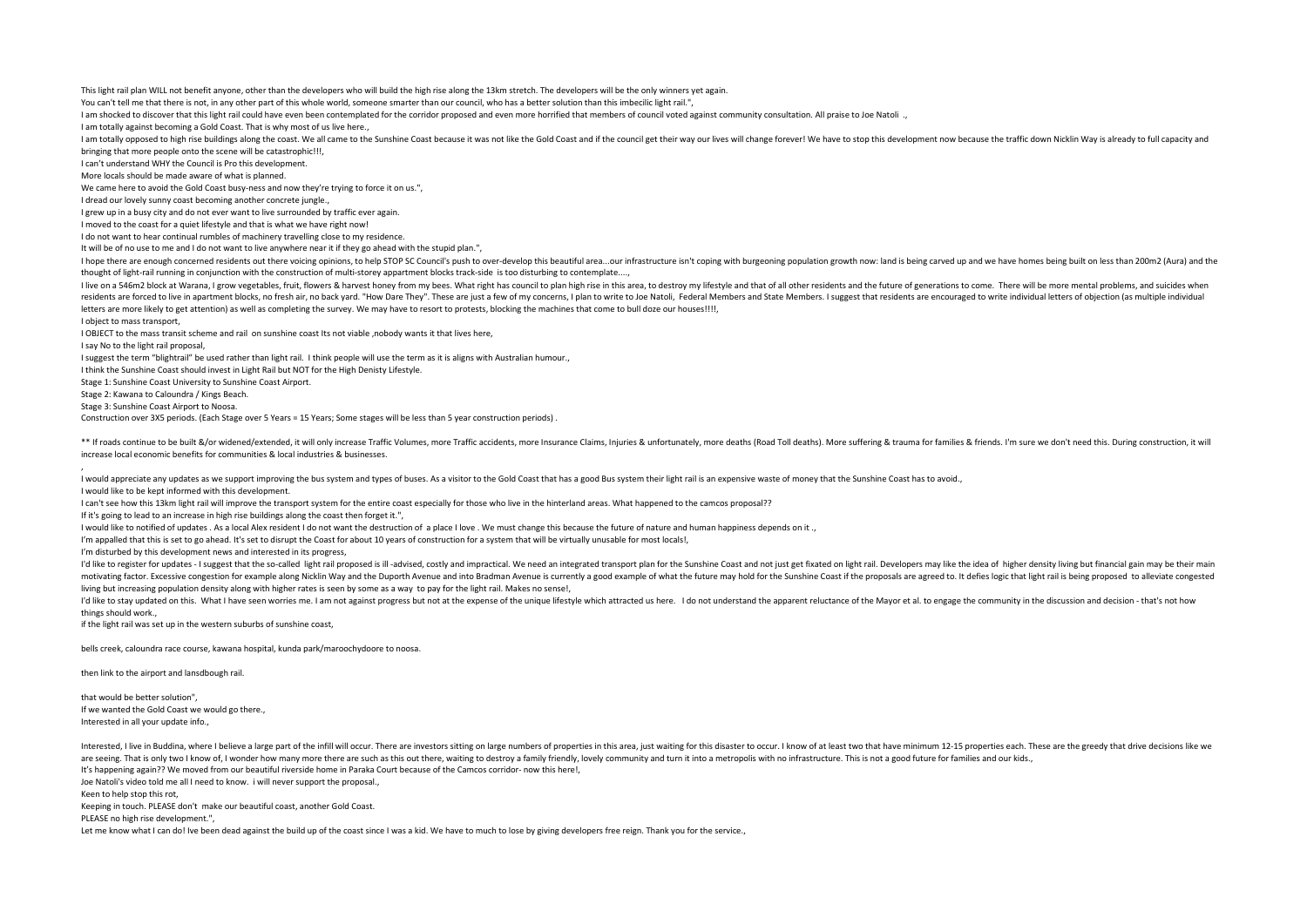Must be stopped. My family purchased land and built our beach house in 1963, back then it was a beautiful and stunning place, I am not against development but I do disagree people lining their pockets and not taking the rate payer consider I am now in a wheelchair and have been trying to get lights or crossing on Buderim/Mooloolaba Road . ha ha what a laugh.", My husband and I are very concerned about the many impacts of a possible light-rail and high-rises (infill). Please keep us informed. Thankyou., My husband and I are very much against the light rail and the massive population expansion and high density living that the council are threatening. We do not want to end up another Gold Coast. As it is the roads are crowded and the green spaces and wildlife are disappearing in our area at an alarming rate.", My wife and I don't want our lifestyle ruined by hi rise buildings we are in Pimpala St Wurtulla and to old to move can we help, No Gold Coast, NO high density development any longer. The Mooloolaba - Alexandra Headland has already been spoilt. Quality of lifestyle is more desirable than development. We do not wish to be like the Gold Coast., No high rise! I made the choice to buy here because it was a family relaxed place to be. Not another Gold Coast, No light rail / developer money grab at residents expense / population congestion, No light rail or High density buildings along our coast line. Coastline has already been ruined along Alexandra Parade between Pacific Pde & Sixth Ave. We don't want \ANY high rise south of Mary St corner. Present zoning n No light rail please. I want to be able to catch the train to Brisbane. I don't want to go to Maroochydore cbd.", No light rail. Keep the foreshores open, No light rail. No barrier to the beach. Keep our small businesses along the Coast route open with car parking. I love our beachfront the way it is! I support the Camcos option. Plenty of unused land there., No mass transit! No high rise!, No rail of anysort leave as is., No to high density, No to the light rail!, No way supported, NO, NO, NO! None of these options are viable to our present community. This is an attempt to destroy our community., Object to the light rail track and the medium and high density development along the proposed coastal corridor., Oceanic Drive resident, very interested in minimising infill in the area, and also better managing traffic along Oceanic to prevent it from being used as a "Nicklin Way alternative through road", as traffic is only increas will work in the area, and its presence on Nicklin Way will only force drivers to "rat run" along residential streets more than they do now. Please send updates!, One of the great features of Australia and particularly the Sunshine Coast was space. I can see that is slowly being eroded., Please keep me informed of the progress of the proposals. I am a regular user of local buses which travel hourly from Sippy Downs to Kawana Shopping centre and take 35 mins for what takes 12 mins by car!! This bus is rarely more than 1/4 full. The whole system/timetable needs an overhaul.....", Running inke in family, don't get me started on traffic on Coast! Lived here and paid rates for 28 years, so sad and frustrating to see traffic at a stand still in so many areas of the Coast and route to Rishane. Certainly shame it has been for the worse in this regard. To the "average punter" it appears that no thought has gone into traffic planning as more and more housing estates are opened up. In non peak times I find traffic in the Nort with absolute ease, try doing that on Nicklin Way! There is something wrong with this scenario, so fully support this group standing up, trying to be the voice of reason before it is too late!, Since 1987 I have been saving that we need CAMCOS ... not a tram that will only service just a few. CAMCOS can give us a rail connection to Brisbane as well as an INTRA Coast transit. Trains operating frequently between Be station....The tram at BILLIONS of Dollars to build dies not make sense. CAMCOS should have \$\$\$ priority over the rail duplication as it will service a far greater population base.....it is that simple. Build transport to Ken Coulter, SSC are a pack of scumbags, Stop the mass development, Support your cause, but for the reason that if will not be financially viable. The bus usage along the similar routes already demonstrate this. We have no large city business hub or beach/ tourist attraction which triggers location and back. Wish you every success., Thank you for exposing and challenging these very non-transparent plans that we would not have considered otherwise. I look forward to staying more informed to assist with the challenge., Thank you for forming MTAG and taking action to ensure that the Sunshine Coast Council makes planning and infrastructure decisions aligned to community expectations., The greed that is pushing the drive for high rise on the SunshineCoast is being driven by the council and developers.

The demographics of the Mooloolaba area has changed in the last 5 years because of the push for more people, and high rise growth.

The businesses haven't survived because of rent rises and the atmosphere has been depleted .

To make a SATILITE CITY OF THIS AREA is only through greed not common sense.

The infrastructure of the late 20th century cannot handle the changes at the moment with the extra numbers arriving since the shut downs in through cities Covid, NICKIAN WAY IS HIGH TRAFFIC ALL DAY NOW FROM SOLITH CALOUNDR

It has added ½ an hour travelling time to even go 5 klms along this once very pleasant throughway

SO ..stop... stop ... STOP the greed.. stop the unneeded growth..

STOP the bulling of existing citizens to change that is not needed in this very delicate area.

The councilors were not elected to ruin this delicate area they were voted in to service and protect this are for the citizens and future generations",

The Light Rail proposals are developed on a fundamentally flawed proposition.

The Light Rail corridor along the beachfront will neither solve the transit and transportation issues, and is not the solution wanted by the residents. The proposal and options are written such to achieve only the Council' that will address the real issues and meet community expectations that are not even being proposed for consultation and community selection. Our elected members from the state and federal governments must put a halt to the wishes.",

The mayor of the Sunshine Coast is just on an Ego Trip, he is biased & come Hell or High water he will push ahead with his idea, no matter what, he needs to be removed from council & voted out with a yote of "No Confidence will take years to pay back, If Ever, I think it will never be paid back,

Message,